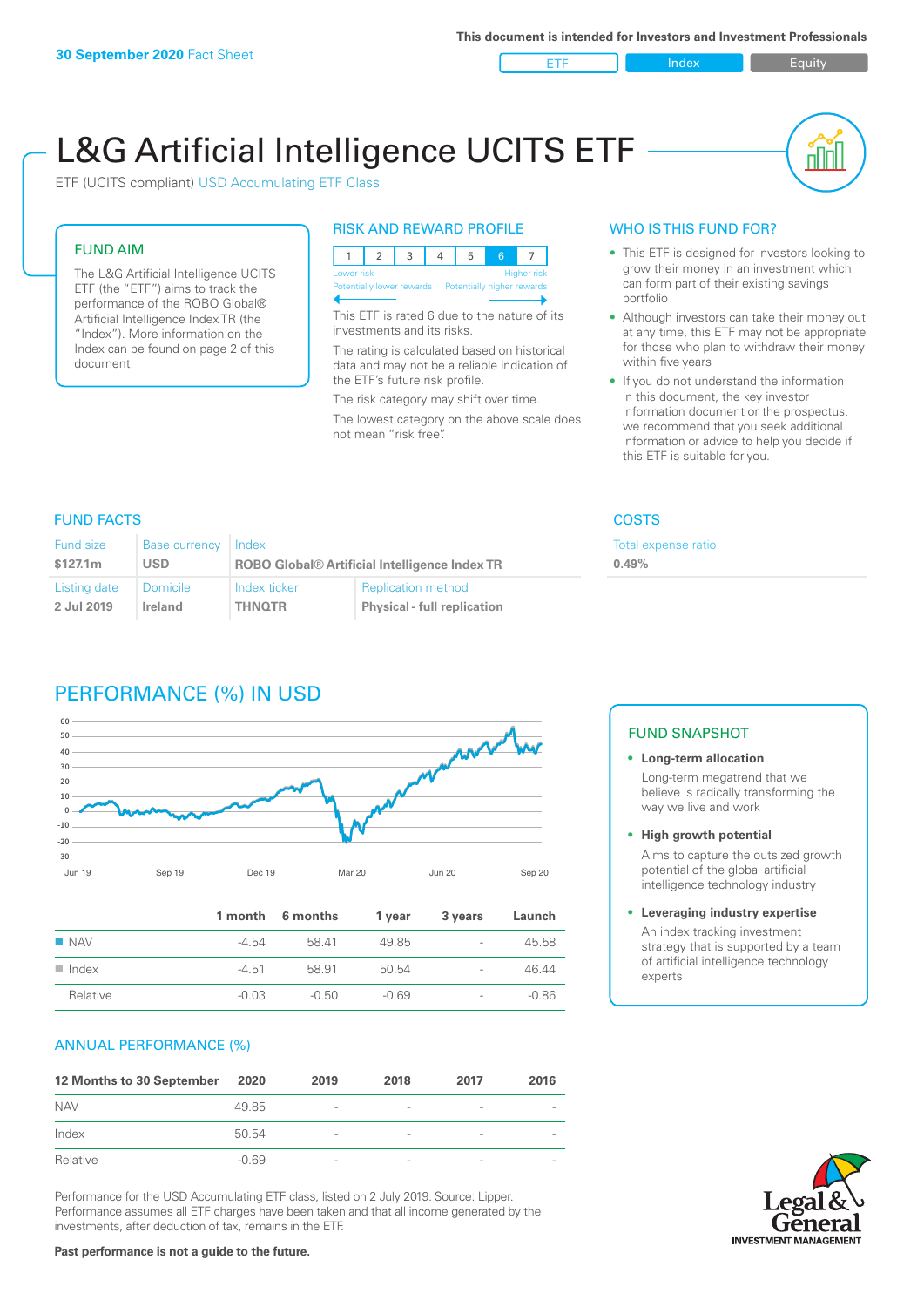# L&G Artificial Intelligence UCITS ETF

ETF (UCITS compliant) USD Accumulating ETF Class

### INDEX BREAKDOWN

The breakdowns below relate to the Index. The ETF's portfolio may deviate from the below. All data source LGIM unless otherwise stated. Totals may not sum to 100% due to rounding.



#### SECTOR (%)

| <b>Business Process</b>   | 17.7 |
|---------------------------|------|
| <b>Big Data/Analytics</b> | 12.6 |
| Semiconductor             | 12.3 |
| $\blacksquare$ Ecommerce  | 111  |
| Cloud Providers           | 9.9  |
| ■ Network & Security      | 9.5  |
| ■ Consumer                | 9.3  |
| ■ Cognitive Computing     | 65   |
| $\blacksquare$ Healthcare | 5.6  |
| $\Box$ Other              | 5.5  |
|                           |      |



| EUR                | 4.0 |
|--------------------|-----|
| HKD                | 2.5 |
| $\blacksquare$ GBP | 1.5 |
| $\blacksquare$ AUD | 1.4 |
| PLN                | 1.0 |
| $\blacksquare$ TWD | 0.9 |
| $\blacksquare$ CNY | 0.3 |
|                    |     |
|                    |     |

■ Top 10 constituents 17.3% Rest of Index 82.7% No. of constituents in Index 72

#### TOP 10 CONSTITUENTS (%)

| Nuance Communications | 1.8 |
|-----------------------|-----|
| Cloudflare A          | 18  |
| iRobot                | 1.8 |
| Twilio                | 17  |
| HubSpot               | 17  |
| Veeva Systems         | 17  |
| Atlassian             | 17  |
| Baidu                 | 17  |
| Nvidia                | 17  |
| Alteryx               | 17  |
|                       |     |

#### INDEX DESCRIPTION

The Index aims to track the performance of a basket of companies that have a distinct portion of their business and revenue derived from the field of Artificial Intelligence, and the potential to grow within this space through innovation and/or market adoption of their products and/or services.

The index is comprised of companies which are publicly traded on various stock exchanges around the world that are exposed to the "Artificial Intelligence" theme as defined by ROBO Global®. ROBO Global® created and maintains a unique database of companies across the globe that have a portion of their business and revenue associated with Artificial Intelligence and enabling technologies. The ROBO Global® Industry Classification currently identifies 11 subsectors of the Artificial Intelligence theme that present a suitable level of product and technology maturity to carry high growth and returns potential.

A company is only eligible for inclusion in the Index if it is of a sufficient size (determined by reference to the total market value of its shares) and it is sufficiently "liquid" ( a measure of how actively its shares are traded on a daily basis). Within the Index, companies are weighted according a modified AI-factor weighting scheme. The Index is rebalanced quarterly in March, June, September and December.

#### INVESTMENT MANAGER

GO ETF Solutions LLP is the investment manager for each of the exchange traded funds (ETFs) issued by Legal & General UCITS ETF Plc and is responsible for the day-to-day investment management decisions for this ETF. The team is highly experienced with respect to all aspects relating to the management of an ETF portfolio, including collateral management, OTC swap trading, adherence to UCITS regulations and counterparty exposure and monitoring.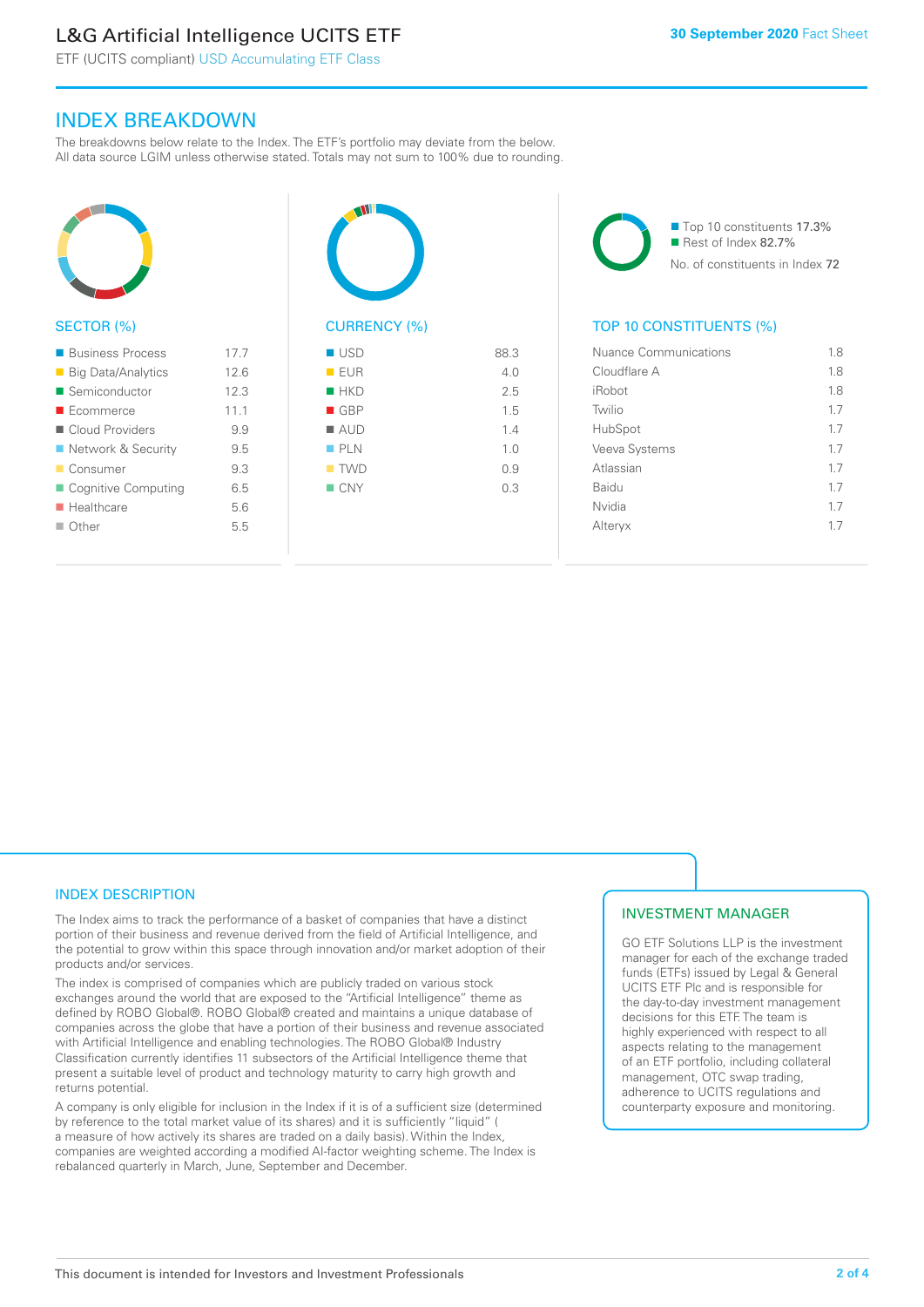# L&G Artificial Intelligence UCITS ETF

ETF (UCITS compliant) USD Accumulating ETF Class

#### KEY RISKS

- The value of an investment and any income taken from it is not guaranteed and can go down as well as up; you may not get back the amount you originally invested.
- Third party service providers (such as counterparties entering into financial derivative instruments with the ETF or the ETF's depositary) may go bankrupt and fail to pay money due to the ETF or return property belonging to the ETF.
- As the Index includes micro, small and medium-sized publicly traded companies, the ETF is subject to the risk that such companies may be more vulnerable to adverse business or economic events and greater and more unpredictable price changes than larger companies or the stock market as a whole.
- The ETF is subject to the risks associated with technology-focused companies and are particularly vulnerable to rapid developments in technology (which may leave their products out-of-date), government regulation and competition from domestic and foreign competitors who may have lower production costs. Such companies may also have difficulties establishing and maintaining patents, copyrights, trademarks and trade secrets relating to their products which could negatively affect their value.
- It may not always be possible to buy and sell ETF shares on a stock exchange or at prices closely reflecting the NAV.
- If the Index provider stops calculating the Index or if the ETF's license to track the Index is terminated, the ETF may have to be closed.

For more information, please refer to the key investor information document on our website Ø

#### TRADING INFORMATION

| <b>Exchange</b>           | <b>Currency ISIN</b> |                      | <b>SEDOL</b> | <b>Ticker</b> | <b>Bloomberg</b> |
|---------------------------|----------------------|----------------------|--------------|---------------|------------------|
| London Stock Exchange USD |                      | IE00BK5BCD43 BKF34R8 |              | AIAI          | AIAI I N         |
| London Stock Exchange GBX |                      | IE00BK5BCD43         | BKF39F1      | AIAG          | AIAG I N         |
| Borsa Italiana            | EUR                  | IE00BK5BCD43         | BKF3407      | AIAI          | AIAI IM          |
| Deutsche Börse            | EUR                  | IFOORK5BCD43         | BKF341 2     | XMI D         | XMI D GY         |
| <b>SIX Swiss Exchange</b> | CHE                  | IE00BK5BCD43         | BMG6975 AIAI |               | AIAI SW          |

The currency shown is the trading currency of the listing.



#### SPOTLIGHT ON LEGAL & GENERAL INVESTMENT MANAGEMENT

We are one of Europe's largest asset managers and a major global investor, with assets under management of £1,240.6 billion (as at 30 June 2020). We work with a wide range of global clients, including pension schemes, sovereign wealth funds, fund distributors and retail investors.

Source: LGIM internal data as at 30 June 2020. The AUM disclosed aggregates the assets managed by LGIM in the UK, LGIMA in the US and LGIM Asia in Hong Kong. The AUM includes the value of securities and derivatives positions.

#### COUNTRY REGISTRATION



#### AVAILABILITY

| ISA eligible                    | Yes |
|---------------------------------|-----|
| SIPP eligible                   | Yes |
| <b>UK Fund Reporting Status</b> | Yes |

#### TO FIND OUT MORE



Call **0345 070 8684**



Lines are open Monday to Friday 8.30am to 6.00pm. We may record and monitor calls. Call charges will vary.